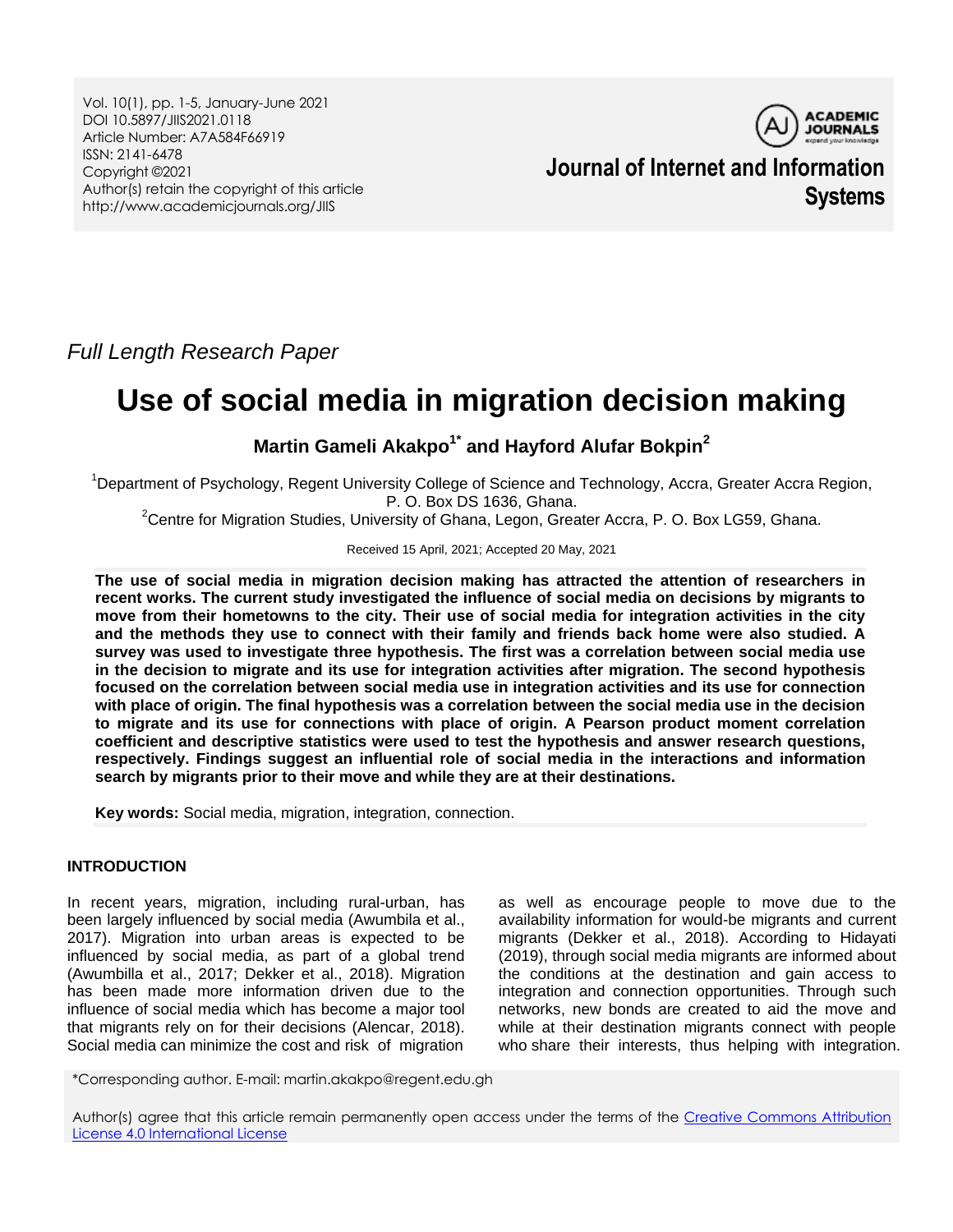They can connect to their places of origin and form interest groups within their destinations with the aim to mobilise resources to develop their places of origin.

Migration decision making is complex, and social media helps simplify their decisions because of the information it presents (Hein de Haas, 2010). There are indications of a positive, reinforcing relationship between how much migration related information people seek on the Internet, and their migration decisions (Hein de Haas, 2010; Alencar, 2018). Given the rate at which social media is serving as a major tool in migration decision processes globally, it has attracted the attention of researchers in recent times (Hidayati, 2019). Several of these studies have demonstrated that many migrants use social media to facilitate their migration decision making processes including integration and connection to their hometowns. This begins with the formation of vague plans to the actual move as well as their integration and connection to their origins (Alencar, 2018; Dekker et al., 2018). However, the ways in which migrants use social media in their migration experience and trajectories in the Ghanaian context has not been adequately explored (Awumbila et al, 2016). Therefore, understanding the extent to which social media influences migration, integration and connection of decision making of migrants within Ghana needs to be investigated.

From the above paragraphs there is an indication that several studies have suggested the influential role of social media in migration decision making. This study is a timely attempt to update existing literature on migration decision making using Ghana as a case study.

The aim of this paper is to examine the influence of social media on the decision making of migrants and the relationship between migration, integration, and connection to origins through social media. The paper will focus on investigating the following:

i) The influence of social media in the migrant's decision to move.

ii) The contribution of social media to the integration process of migrants at the destination.

iii) How migrants use social media to remain connected to family and friends back home.

iv) Any relationship between migration, integration and connection activities on social media.

# **Theoretical background**

This paper used the Innovation Diffusion Theory (IDT) by Rogers (1962) as the theoretical bases for design, investigations, and discussions. According to Atkins et al. (2015), the IDT positions innovation as a new idea and diffusion as the method used to communicate the idea. In the context of this paper, innovation was viewed as the

use of social media for migration, integration, and connection decisions. Diffusion in this paper is how successful migrants communicate their experience to other people who eventually embark on migration journeys of their own. The IDT is centralised around five key conditions which are relative advantage, compatibility, complexity, triability and observability as mentioned by Atkins et al. (2015). Relative advantage refers to the superiority of an innovation over the existing method. Compatibility refers to the consistency between user needs or values and the innovation (social media). Complexity is about the perceived difficulty of the innovation. In triability, the IDT questions whether the innovation can be tested on a limited basis. In the final condition, the IDT describes observability as the visibility of results from the use of innovations. In the context of this work and as supported by Atkins et al. (2015), social media may have become useful for migrants because it presents a relative advantage over face-to-face methods. It may have also met the needs of migrants by showing results of its communication functions.

The IDT appropriately describes the effective adoption of social media for migration activities, and this created a theoretically supported derivation of the hypotheses and research questions for this paper.

## **Hypotheses**

1. Scores on social media use in the decision to migrate and integration activities will be correlated.

2. Scores on social media use in integration activities and connection to place of origin will be correlated.

3. Scores on social media use in the decision to migrate and connection to place of origin will be correlated.

## **Research questions**

1. Does social media information and interaction influence the decision by most people to migrate?

2. After migrating, do most migrants rely on social media for integration activities?

3. While in their destinations, do most migrants rely on social media for their connection activities?

## **MATERIALS AND METHODS**

## **Sample and design**

A sample of 142 university students and workers living in the Ghanaian city of Accra aged between 19 and 44 was used for the study. They were made up of 62 females, 39 males and 41 respondents did not disclose their gender. A survey design was used to collect 51 online and 91 paper-pen responses.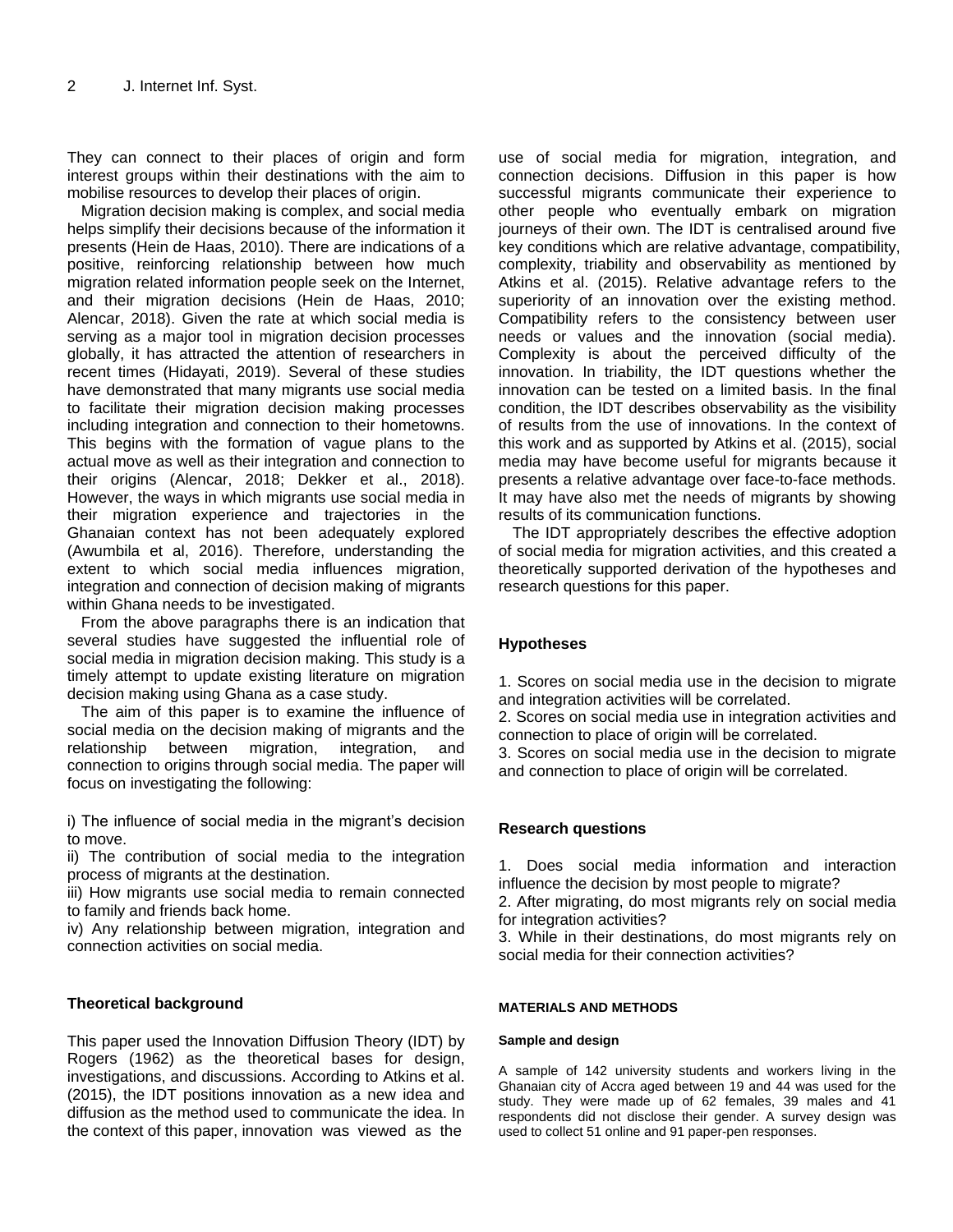**Table 1.** Scores (%) on the role of the internet in the decision to migrate.

|                                                    | <b>SD</b> | D    |      |      |           |
|----------------------------------------------------|-----------|------|------|------|-----------|
| Before moving to the city, through the Internet I  |           |      | N    | A    | <b>SA</b> |
| Received information from contacts.                | 7.4       | 8.1  | 3.7  | 52.9 | 27.9      |
| Read about the city.                               | 8.8       | 11.0 | 8.8  | 48.5 | 22.8      |
| Received professional offers.                      | 7.4       | 11.1 | 6.7  | 45.9 | 28.9      |
| Was attracted by friends in the city.              | 7.4       | 11.1 | 8.1  | 44.4 | 28.9      |
| Was encouraged than face-to-face interactions. (-) | 14.7      | 21.3 | 11.0 | 25.0 | 27.9      |
| Was assured of successful migration.               | 5.1       | 9.6  | 13.2 | 43.4 | 28.7      |
| Was convinced.                                     | 4.4       | 8.1  | 13.3 | 43.0 | 31.1      |
| Was influenced by Group discussions.               | 8.9       | 8.9  | 8.9  | 43.0 | 30.4      |
| Chose work or school.                              | 6.7       | 5.9  | 6.7  | 48.1 | 32.6      |
| Received more information than face-to-face.       | 7.4       | 9.6  | 6.7  | 38.5 | 37.8      |

SD = Strongly Disagree, D = Disagree, N = Neutral, A = Agree, SA = Strongly Agree. (-) = Negatively worded item in the questionnaire.

#### **Operational definitions**

**Migration:** A relocation from one"s city, town or village of birth or childhood to another city, town or village for education or work for a minimum of one year.

**Hometown:** A village, town or city in which one is born or has lived with family since childhood.

**Integration activity:** Professional and social interactions by migrants conducted for the purposes of creating a sense of belonging or fulfilment in their migration destination.

**Connection activity:** Actions by migrants aimed at initiating or maintaining interactions with friends and family in their hometown.

**Social media:** Online platforms that allow two-way interactions and immediate responses. Facebook, Twitter, WhatsApp were the main platforms of interest. In this paper, the internet and social media are used interchangeably.

#### **Instruments**

A questionnaire was used to collect data about demographics, internet use and migration activity.

## *Demographics and internet use*

Here demographics like age, hometown, migration status, duration of migration and internet use are focused upon. The internet use items measured monthly frequency of visits and volume of data use for social media.

#### *Migration, integration, and connection activity*

The first scale was for the decision to migrate with 10 items and a Cronbach alpha score of 0.87. It started with "Before I moved to Accra...' and some items were 'Through the internet I received professional offers" and "I wanted to join my contacts in this city after I interacted with them on the internet".

With a Cronbach alpha score of 0.85, the 10 item, the second subscale measured the role of the internet in the successful integration of migrants. This scale started with "When I moved to Accra…" and some items were "I enjoy this city because of friends I have made through the internet' and 'Through the internet I have I have found long lost friends who live in this city'.

The final scale, with a Cronbach alpha score of 0.81 focused on the role of the internet in keeping migrants connected to their family and friends in their hometowns. This scale started with "While in Accra…" and some items were "Through the internet I stay connected with my family and friends back home", and "Through the internet my friends/family and I are better able to visit my hometown."

All results were computed using SPSS and based on statistical guidance provided in Field (2018).

# **RESULTS AND DISCUSSION**

## **Hypotheses testing**

There is a correlation between the use of social media for the (1) Decision to migrate and integration activities, (2) Integration activities and connection to origins, and (3) Decision to migrate and integration activities.

Results of a Pearson correlation coefficient supported the hypotheses (migration and integration  $r = 0.84$ ,  $p =$ 0.00; integration and connection activities  $r = 0.76$ ,  $p =$ 0.00; migration and connection activities  $r = 0.72$ ,  $p =$ 0.00).

## **Answering the research questions**

# *Does social media information and interaction influence the decision by most people to migrate?*

The results indicate that most relied on social media to decide on their migration (Table 1).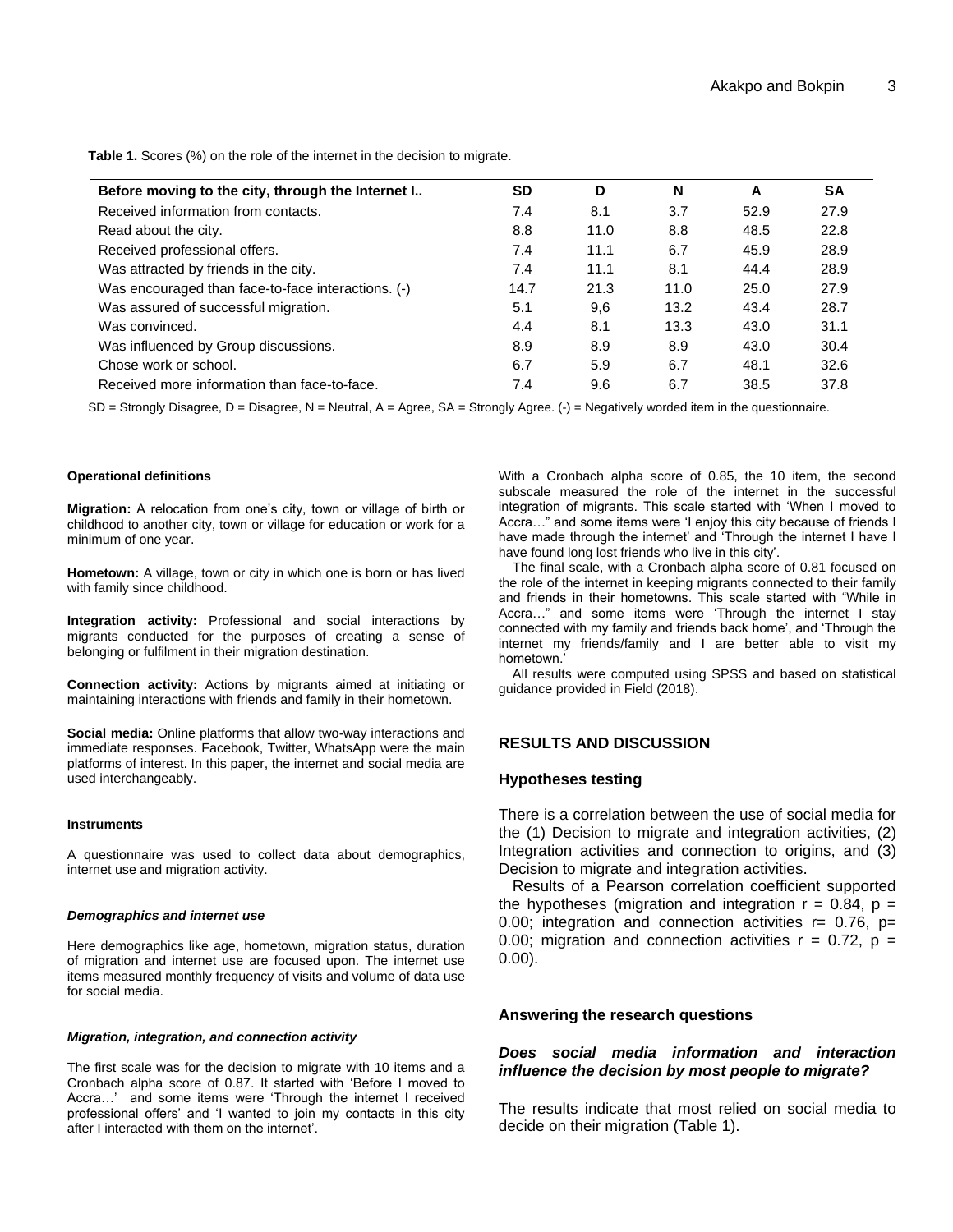| After moving to the city, I used the internet to | <b>SD</b>        | D   | N    | A    | <b>SA</b> |
|--------------------------------------------------|------------------|-----|------|------|-----------|
| Find interesting events.                         | 5.3              | 3.8 | 2.3  | 57.6 | 31.1      |
| Enjoy the city with friends made online.         | 5.3              | 8.3 | 7.6  | 45.5 | 33.3      |
| Find professional or academic opportunities.     | 3.8              | 3.1 | 9.9  | 40.5 | 42.7      |
| Interact.                                        | 3.1              | 5.3 | 12.2 | 55.0 | 24.4      |
| Feel at home through friends I make.             | 3.8              | 7.6 | 10.6 | 47.0 | 31.1      |
| Find more opportunities than face-to-face. (-)   | 1.5              | 8.4 | 6.9  | 51.1 | 32.1      |
| Connect with mentors and inspirational people.   | 2.3              | 6.1 | 6.1  | 50.8 | 34.8      |
| Found lost friends online.                       | 3.8              | 0.8 | 7.6  | 46.2 | 41.7      |
| Have an effective stay.                          | 3.0 <sub>2</sub> | 5.3 | 9.1  | 49.2 | 33.3      |
| Enjoy the events and opportunities.              | 3.0              | 3.0 | 8.3  | 49.2 | 36.4      |

**Table 2.** Scores (%) on the role of the Internet in Integration activity.

SD = Strongly Disagree, D = Disagree, N = Neutral, A = Agree, SA = Strongly Agree. (-) = Negatively worded item in the questionnaire.

**Table 3.** Scores (%) on the role of the Internet in Connection activity.

| When in the city, through online interactions I   | <b>SD</b> | D   | N    | A    | <b>SA</b> |
|---------------------------------------------------|-----------|-----|------|------|-----------|
| Stay connected with family and friends back home. | 2.3       | 0.8 | 7.8  | 48.1 | 41.1      |
| Stay informed about hometown.                     | 0.8       | 3.1 | 7.0  | 47.3 | 41.9      |
| Feel at home when I meet people                   | 2.3       | 0.8 | 10.1 | 51.2 | 35.7      |
| Contribute to my hometown.                        | 1.6       | 2.3 | 6.2  | 51.9 | 38.0      |
| Improved my relationship with my hometown.        | 2.3       | 4.7 | 9.3  | 47.3 | 36.4      |
| Am prouder of origin.                             | 3.1       | 4.7 | 7.8  | 51.9 | 32.6      |
| Connect with family and feel like visiting home   | 1.6       | 6.2 | 14.0 | 43.4 | 34.9      |
| Plan return visits with family/friends online.    | 2.3       | 3.9 | 7.8  | 57.0 | 28.9      |
| Meet more people than physically. (-)             | 1.6       | 9.4 | 10.9 | 42.2 | 35.9      |
| Am better informed about my Hometown.             | 1.6       | 7.0 | 6.2  | 42.6 | 42.6      |

SD = Strongly Disagree, D = Disagree, N = Neutral, A = Agree, SA = Strongly Agree. (-) = Negatively worded item in the questionnaire.

## *After migrating, do most migrants rely on social media for integration activities?*

Results suggest that migrants relied on social media to integrate in the destination (Table 2).

# *While in their destinations, do most migrants rely on social media for their connection activities?*

Results suggest that migrants actively use social media to connect to their hometowns and meet people with similar interest in their destinations (Table 3).

# **DISCUSSION**

Findings from this paper support the important role of social media in migration decisions including integration and connection activities. This is like the findings by Awumbila et al. (2017), Alencar (2018) and Hidayati (2019) who supported the influence of social media on migration decision making including integration and connection. The use of social media for migration, integration and connection is supported by the IDT (Rogers, 1962; Atkins et al., 2015).

Firstly, findings for the hypotheses mean that, migrants view social media as an important platform for accessing useful information from successful migrants, friends, and official sources like government.

Secondly, after moving, migrants can find opportunities such as jobs, events and friends on social media sources which make them 'feel at home'. Finally, migrants use social media to communicate with their friends and family back in their place of origin. These findings extend suggestions in support of the influential role social media plays. Like migrants studied in other works and countries, social media remained a key source of decision making.